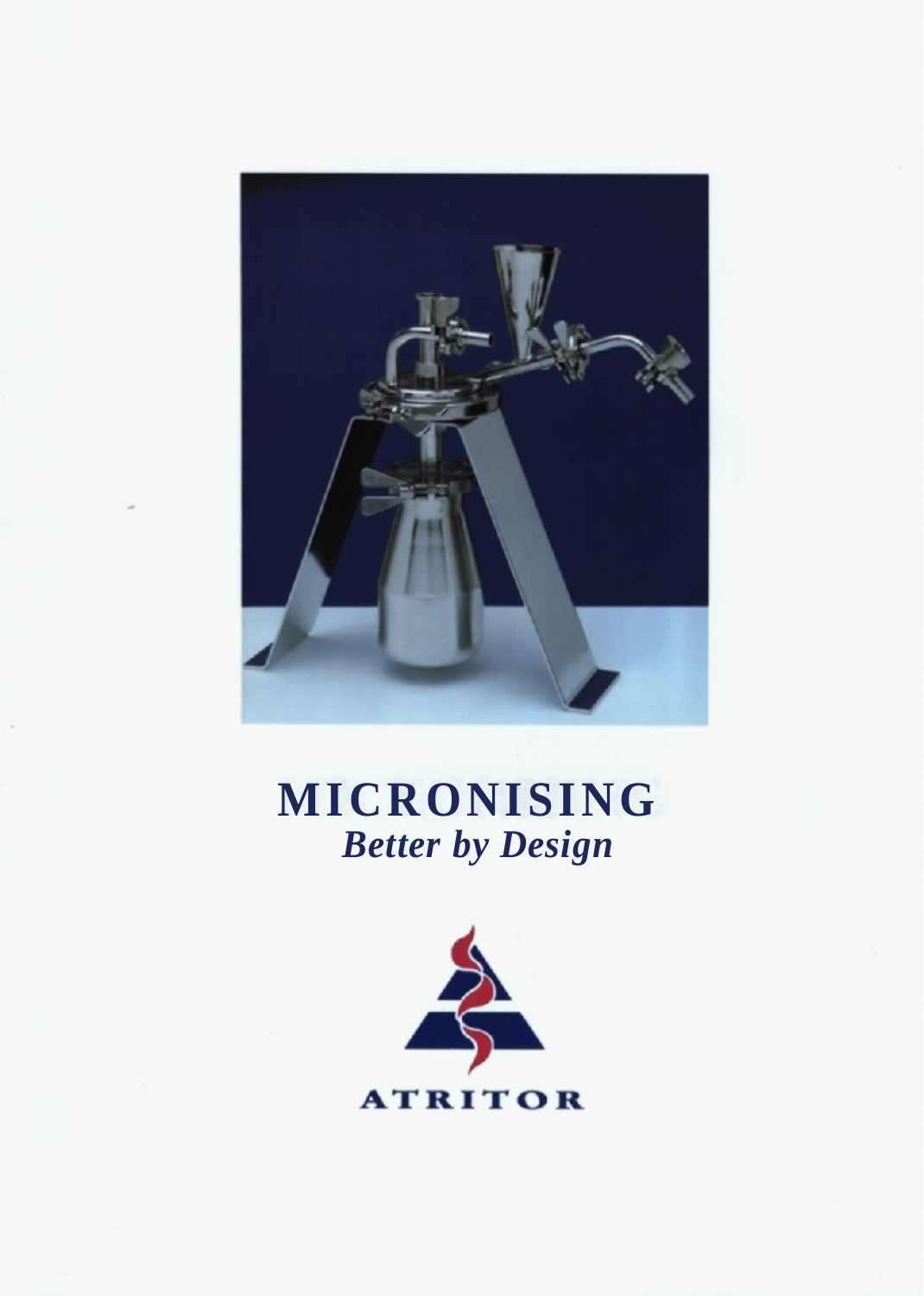## **MICRONISING**

*Micronising is a process extensively used by the pharmaceutical chemical agro-chemical, pigment and cosmetic industries for the production of fine powders.* 

*Atritor has a policy of examining the specifc needs of each client to ensure the required results can be achieved and the correct equipment selected* 

## **OPERATING PRINCIPLE**

Feed material is inspirated by venturi into the cylindrical grinding chamber of the mill.

Compressed gas jets, arranged tangentially around the grinding chamber, accelerate the particles, causing inter-particulate impact in the extremely turbulent zone close to the chamber wall.

Intense velocity gradients occur in the vicinity of the jets and the fluid energy is rapidly dissipated to the particles.

Larger particles are retained within the outer circulating mass by centrifugal forces, while fine particles spiral towards the centre with the outgoing gas stream. The combination of centrifugal and

drag forces operating within the grinding chamber provides an efficient classifying mechanism. An adjustable guard ring at the centre of the chamber further restricts the passage of oversize particles before material and gas pass from the chamber, either to an integral cyclone or to a separate collector.

*M6 work station* 



#### **APPLICATIONS**

The Atritor Micronising Mill is suitable for virtually any material requiting ultrafine grinding, whether in campaign or continuous production. Special linings are available for cohesive and for abrasive materials.

It is possible to produce powders that are predominantly below 1 micron. Over 300 units are in service around the world producing fine powders for use in:

| Agro chemicals        |
|-----------------------|
| Antibiotics           |
| Cosmetics             |
| Fillers               |
| Inorganic Products    |
| Non-Metallic Minerals |
| Organic Products      |
| Titanium Dioxide      |

Animal Health Ceramics Dyestuffs Fine Chemicals Metallic Minerals Pharmaceuticals Plastics Pigments

#### **BENEFITS**

The Atritor Micronising Mill has many advantages over conventional comminution equipment.

- 1. It can produce materials of low micron size.
- 2. The product particle shape is uniformly spherical.
- 3. It is easy to clean.
- 4. It can be used for hygienic/sterile applications.
- 5. It has no moving parts
- 6. It operates with any compressed gas.
- 7. Heat sensitive materials can be processed.
- 8. If compressed hot air is used, a degree of product drying is achieved.
- 9. Two or more materials can be simultaneously micronised and blended.
- 10.Materials can be coated.
- 11.A wide variety of materials of construction and linings can be provided.

*Front cover M2 hygienic microniser*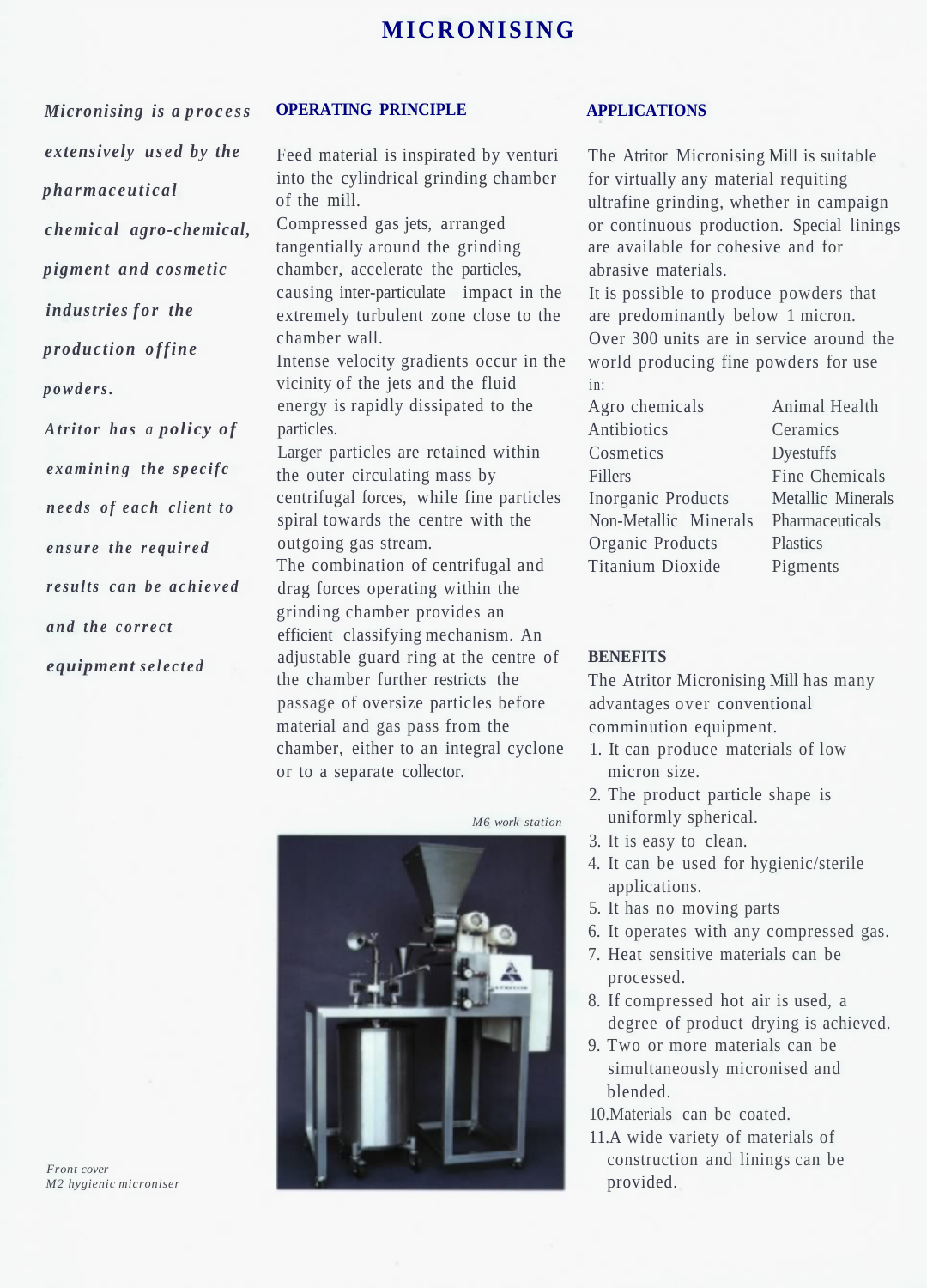## **BETTER BY DESIGN**



## **ISOLATION SYSTEM**

Isolated Micronising Systems incorporate all the operations for micronisation under 100% containment conditions for operator protection. The systems incorporate transfer hatches which have the facility to be interlocked, ensuring containment at all times. Users operate the equipment through a number of glove ports ensuring a contamination free working environment.

The systems include HEPA filtration within the isolator and transfer hatches, centralised membrane keypad controls and hinged front visor to facilitate maintenance and set-up/removal of equipment.

The isolator also incorporates a sink to enable pre-washing of equipment prior to autoclaving.

These systems are ideal for R&D applications where small batches are to be processed.

Atritor offers systems designed for 10 bar g containment.

Isolation models are available with capacities between 0.5 and 50kg/hr. Finished particle sizes range from 0.3 to 40 microns depending upon the product and the output rate.

*The Micronising Mill is part of a comprehensive range of size reduction equipment manufactured by Atritor Limited It is a fluid energy mill, utilising the energy contained in a compressed gas to produce superfine powders by autogenous comminution* 

M2 hygienic microniser